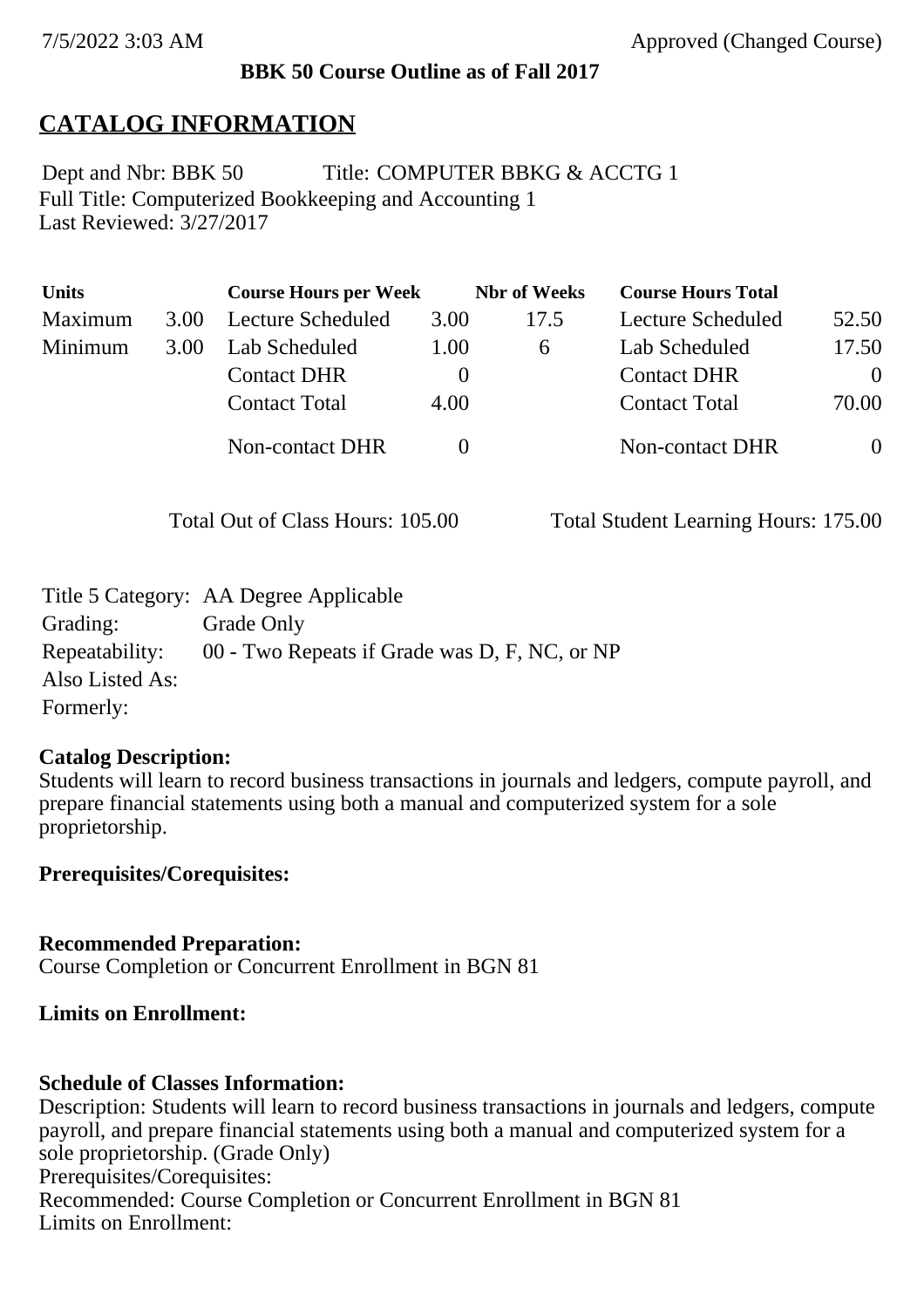# **ARTICULATION, MAJOR, and CERTIFICATION INFORMATION:**

| <b>AS Degree:</b><br><b>CSU GE:</b> | Area<br><b>Transfer Area</b> |            |                  | Effective:<br>Effective: | Inactive:<br>Inactive: |
|-------------------------------------|------------------------------|------------|------------------|--------------------------|------------------------|
| IGETC:                              | <b>Transfer Area</b>         |            |                  | Effective:               | Inactive:              |
| <b>CSU Transfer: Transferable</b>   |                              | Effective: | <b>Fall 1981</b> | Inactive:                |                        |
| <b>UC</b> Transfer:                 |                              | Effective: |                  | Inactive:                |                        |

## **CID:**

## **Certificate/Major Applicable:**

[Both Certificate and Major Applicable](SR_ClassCheck.aspx?CourseKey=BBK50)

# **COURSE CONTENT**

## **Student Learning Outcomes:**

Upon completion of the course, students will be able to:

1. Classify and record transactions and generate financial statements for one accounting cycle for

a sole proprietorship service business.

- 2. Record adjusting and payroll entries and close the books.
- 3. Account for merchandise inventory and cost of goods sold.

## **Objectives:**

Upon completion of the course, students will be able to:

- 1. Analyze business transactions to determine account classification in order to record in proper account.
- 2. Prepare essential financial statements, specifically income statement, statement of owner's equity, and balance sheet using both manual and computerized systems.
- 3. Recognize and interpret standard accounting terms.
- 4. Differentiate appropriate journals and ledgers for recording specific business transactions.
- 5. Identify and correct accounting errors and record adjusting entries.
- 6. Calculate straight line depreciation.
- 7. Reconcile bank statement to the general ledger cash account.
- 8. Calculate and record adjusting journal entries.
- 9. Record closing entries.
- 10. Contrast accrual versus cash basis accounting.
- 11. Create and replenish petty cash fund.
- 12. Calculate gross wages, determine deductions, and compute net wages.
- 13. Compute and deposit employer's and employees' payroll taxes and withholdings.
- 14. Account for merchandise inventory and cost of goods sold.
- 15. Integrate use of the computer in all phases of the accounting process.

## **Topics and Scope:**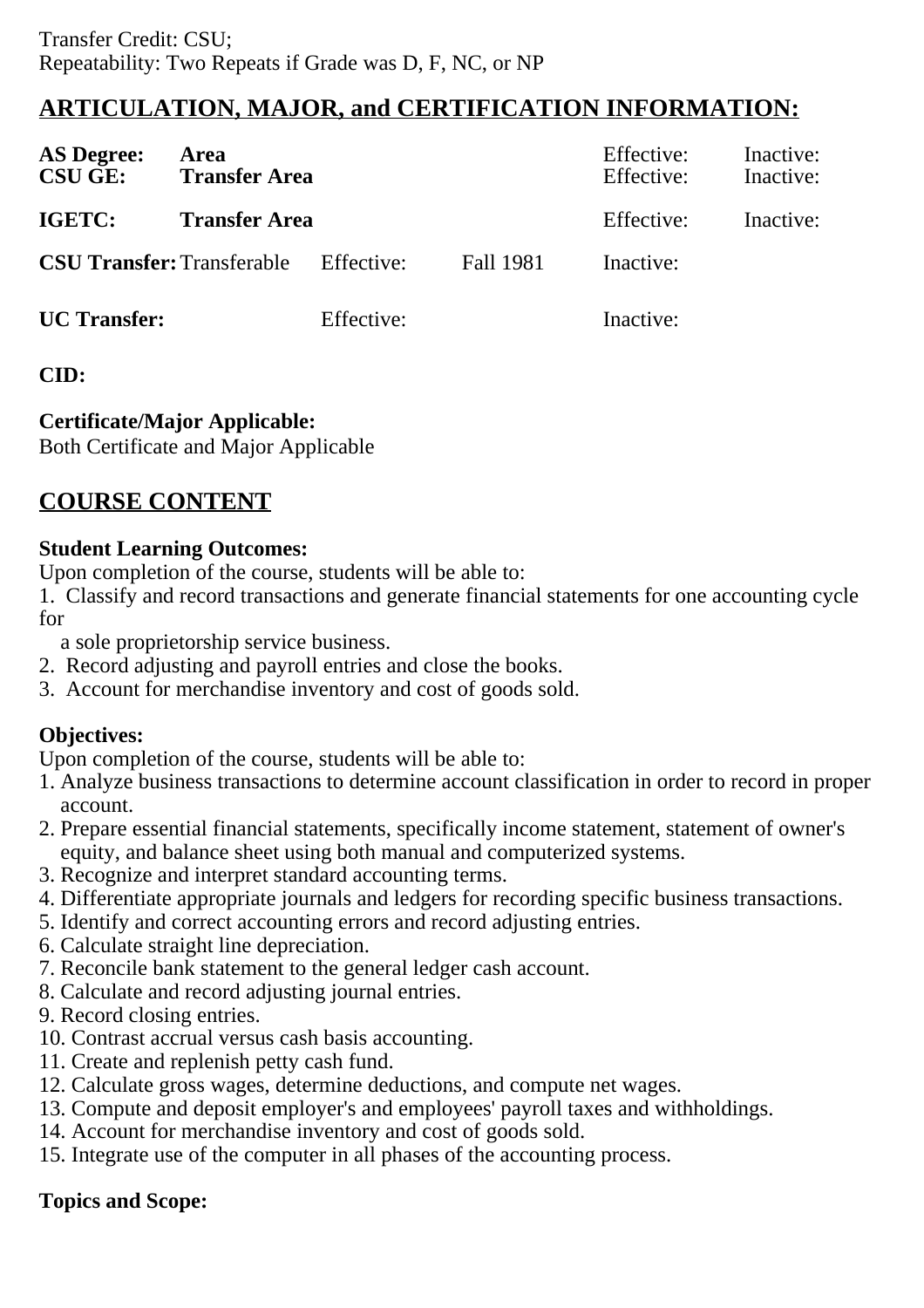- 1. Analyzing Business Transactions: Part I
	- A. Definitions of accounting terminology
	- B. Career opportunities
	- C. Types of accounts (general ledger accounts)
		- 1. assets
		- 2. liabilities
		- 3. owner's equity
		- 4. revenue
		- 5. expenses
- 2. Analyzing Business Transactions: Part II
	- A. Review of revenue and expense accounts
	- B. Major financial statements
	- C. Manual and computerized transactions
- 3. Recording Business Transactions
	- A. T account form
	- B. Debit and credit
	- C. Trial balance
- 4. General Journal and General Ledger
	- A. Recording in the general journal
	- B. Posting to the general ledger
	- C. Computerized recording and posting
- 5. Adjustments and the Worksheet
	- A. Fiscal period
	- B. Worksheets
	- C. Adjustments
	- D. Locating and correcting errors
	- E. Journalizing adjusting entries
	- F. Depreciation
- 6. Closing Entries and the Post Closing Trial Balance
	- A. Closing entries
	- B. Post closing trial balance
	- C. Interim statements
	- D. Review 1-cycle problem
- 7. Contrast Accrual versus Cash Basis Accounting
	- A. Accrual basis
	- B. Cash receipts and disbursements basis
- 8. Reconcile Accounts and Cash Funds
	- A. Using checking accounts
		- 1. writing checks
		- 2. bank statements
	- B. The petty cash fund
	- C. Cash short and over
- 9. Payroll Accounting
	- A. Employee and employer
		- 1. payroll records and pay periods
		- 2. employer/employee versus independent contractor relationships
		- 3. laws affecting employees' pay
	- B. Earnings, deductions, taxes, and reports
		- 1. laws affecting employees' and employers' payroll taxes
		- 2. deductions and deposits
		- 3. payroll register
		- 4. recording payroll entry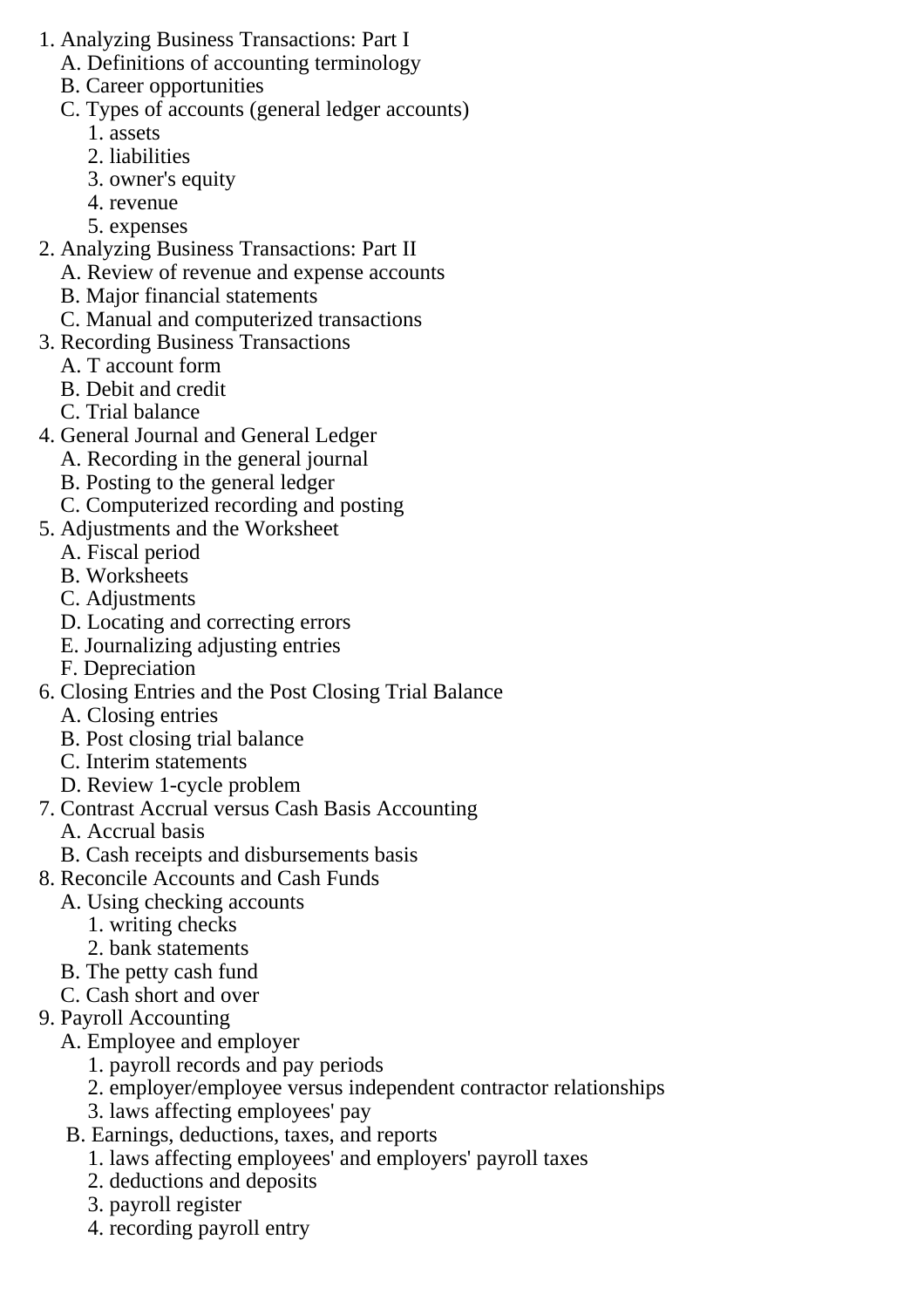- 10. Accounting for Merchandise Inventory and Cost of Goods Sold
	- A. Net delivered cost of purchases
	- B. Calculating cost of goods sold
	- C. Journalizing changes in inventory
- 11. Computerized Accounting
	- A. Compare and contrast manual versus computerized systems
	- B. Use accounting software to record all transactions, generate reports, and close books.

Lab Components:

- 1. Analyzing Business Transactions: Part II Computerized transactions
- 2. General Journal and General Ledger Computerized recording and posting.
- 3. Computerized Accounting Use accounting software to record all transactions, generate reports, and close books.

#### **Assignment:**

Lecture Related Assignments:

- 1. Homework problems (6 8 per week)
- 2. Unit quizzes and exams (4 7)
- 3. Weekly reading (approximately 15 25 pages)

Lab Related Assignments:

- 1. Computerized problems (6 8)
- 2. Practice sets  $(1 2)$

## **Methods of Evaluation/Basis of Grade:**

**Writing:** Assessment tools that demonstrate writing skills and/or require students to select, organize and explain ideas in writing.

None, This is a degree applicable course but assessment tools based on writing are not included because problem solving assessments are more appropriate for this course.

**Problem Solving:** Assessment tools, other than exams, that demonstrate competence in computational or noncomputational problem solving skills.

Homework problems, practice sets, and computerized lab problems

**Skill Demonstrations:** All skill-based and physical demonstrations used for assessment purposes including skill performance exams.

**Exams:** All forms of formal testing, other than skill performance exams.

Writing  $0 - 0\%$ 

Problem solving 20 - 50%

None Skill Demonstrations<br>  $\begin{array}{c} \text{Skill,} \\ 0 \text{ - } 0\% \end{array}$  $0 - 0\%$